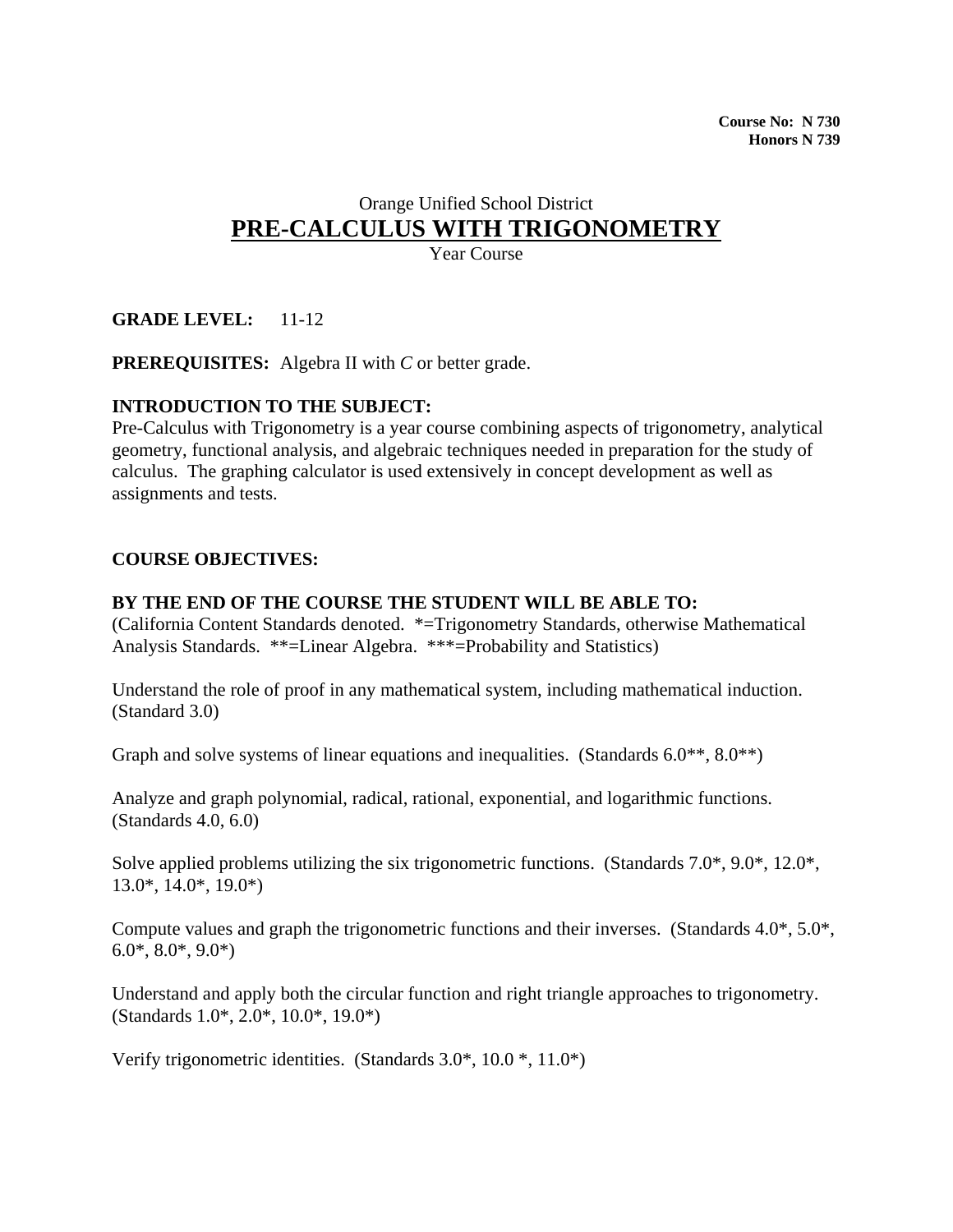Understand and apply the concept of the limit as it applies to discreet and continuous functions. (Standard 8.0)

Compare and contrast the algebras of real numbers, complex numbers, vectors, and matrices.  $(Standards 1.0, 2.0, 4.0^{**}, 5.0^{**}, 7.0^{**}, 8.0^{**}, 9.0^{**}, 10.0^{**}, 11.0^{**}, 12.0^{**}, 16.0^{*}, 17.0^{*},$ 18.0\*)

Work with both the polar and rectangular forms. (Standards 1.0, 15.0\*, 16.0\*)

Use standard and general forms for analytical interpretation of the conic sections. (Standard 5.0)

Obtain probabilities from data. (Standards 1.0\*\*\*, 2.0\*\*\*, 3.0\*\*\*)

Find limits and discontinuities of various algebraic expressions. (Standards 6.0, 8.0)

Compute derivatives and integrals of polynomials.

Use a graphing calculator to help solve problems, experiment, interpret results, and verify conclusions.

# **COURSE OVERVIEW, SCHEDULE, AND APPROXIMATE UNIT TIME ALLOTMENTS:**

|    | <b>FIRST SEMESTER</b>                             |                                                     | <b>REGULAR DAYS</b><br><b>Block / Standard</b> |    | <b>HONORS DAYS</b><br><b>Block / Standard</b> |    |
|----|---------------------------------------------------|-----------------------------------------------------|------------------------------------------------|----|-----------------------------------------------|----|
|    |                                                   |                                                     |                                                |    |                                               |    |
| I. | Techniques of Graphing Equations and Inequalities |                                                     | 4                                              | 8  | 4                                             | 8  |
|    | А.                                                | Rectangular coordinates and graphing utilities      |                                                |    |                                               |    |
|    | <b>B.</b>                                         | Introduction to graphing equations                  |                                                |    |                                               |    |
|    | C.                                                | Symmetry; graphing key equations; circles           |                                                |    |                                               |    |
|    | D.                                                | Solving equations                                   |                                                |    |                                               |    |
|    | Е.                                                | Solving inequalities                                |                                                |    |                                               |    |
|    | F.                                                | Lines                                               |                                                |    |                                               |    |
| Π. | Analyzing Graphs of Functions                     |                                                     | 8                                              | 17 | 5                                             | 12 |
|    | А.                                                | <b>Functions</b>                                    |                                                |    |                                               |    |
|    | Β.                                                | Linear functions and models                         |                                                |    |                                               |    |
|    | C.                                                | Properties of functions                             |                                                |    |                                               |    |
|    | D.                                                | Library of functions; piecewise - defined functions |                                                |    |                                               |    |
|    | Ε.                                                | Graphing techniques - transformations               |                                                |    |                                               |    |
|    | F.                                                | Operations on functions; composite functions        |                                                |    |                                               |    |
|    | G.                                                | Mathematical models - constructing functions        |                                                |    |                                               |    |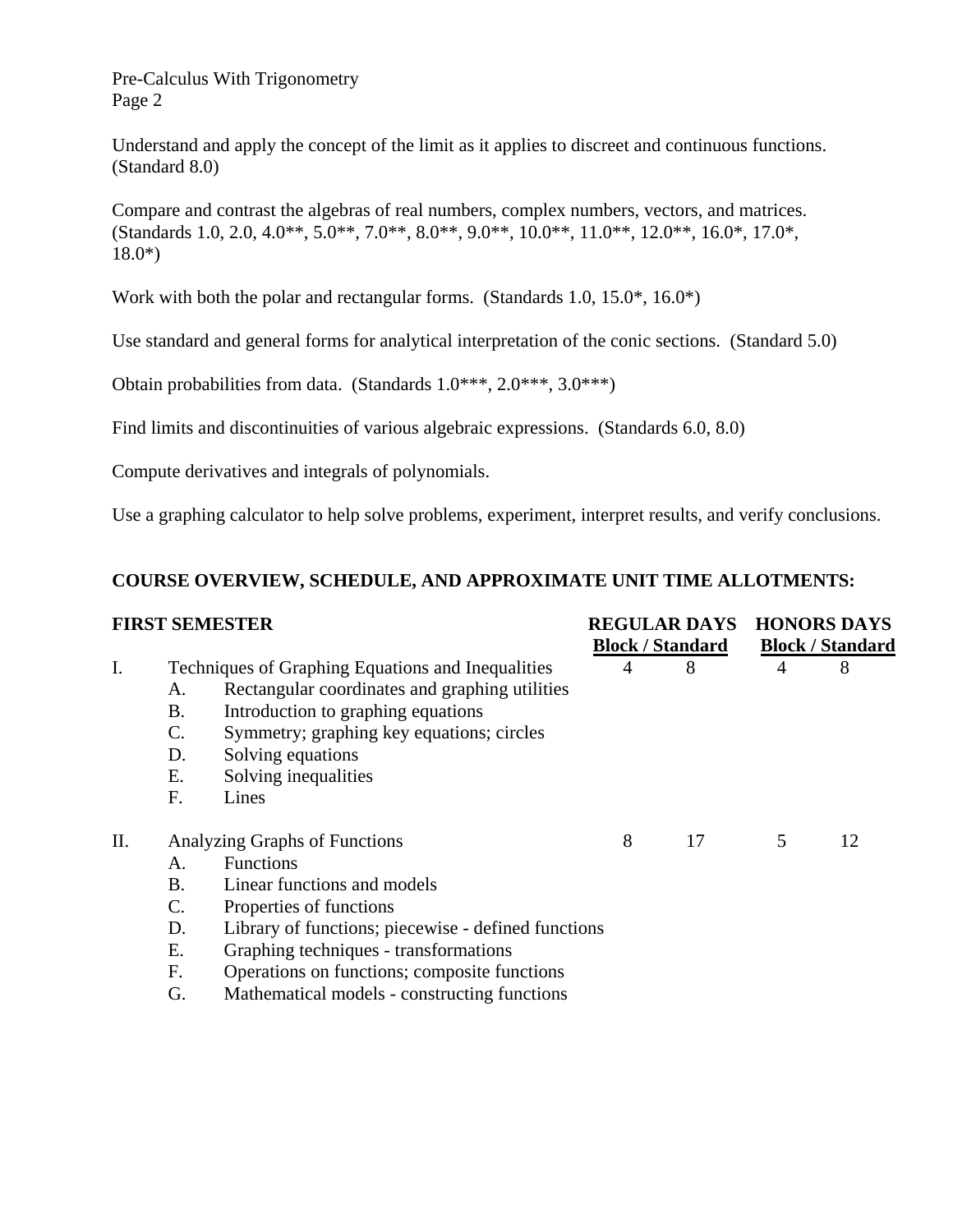|      |                                                                                                               |                | <b>REGULAR DAYS</b><br><b>Block / Standard</b> | <b>HONORS DAYS</b><br><b>Block / Standard</b> |    |  |
|------|---------------------------------------------------------------------------------------------------------------|----------------|------------------------------------------------|-----------------------------------------------|----|--|
| III. | Solve and Analyzing Polynomial and Rational                                                                   | 10             | 21                                             | 9                                             | 18 |  |
|      | Functions                                                                                                     |                |                                                |                                               |    |  |
|      | Quadratic functions and models<br>A.                                                                          |                |                                                |                                               |    |  |
|      | Power functions and models<br><b>B.</b>                                                                       |                |                                                |                                               |    |  |
|      | C.<br>Polynomial functions and models                                                                         |                |                                                |                                               |    |  |
|      | The real zeros of a polynomial function<br>D.                                                                 |                |                                                |                                               |    |  |
|      | E.<br>Complex zeros; Fundamental Theorem of Algebra                                                           |                |                                                |                                               |    |  |
|      | Rational functions I (with limit notation used in 13.1)<br>F.<br>G.                                           |                |                                                |                                               |    |  |
|      | Rational functions II - analyzing graphs<br>H.<br>Types of discontinuities (see 13.3)                         |                |                                                |                                               |    |  |
|      | I.                                                                                                            |                |                                                |                                               |    |  |
|      | Polynomial and rational inequalities<br>(Recommendation: This chapter should be taught in two parts.          |                |                                                |                                               |    |  |
|      | Part I: 3.1-3.3, 3.7, 3.8                                                                                     |                |                                                |                                               |    |  |
|      | Part II: 3.4, 3.5, 13.1, 13.3)                                                                                |                |                                                |                                               |    |  |
| IV.  | Exponential and Logarithmic Functions and                                                                     | $\tau$         | 14                                             | 6                                             | 12 |  |
|      | <b>Their Applications</b>                                                                                     |                |                                                |                                               |    |  |
|      | One-to-one functions; inverse functions<br>A.                                                                 |                |                                                |                                               |    |  |
|      | <b>Exponential functions</b><br><b>B.</b>                                                                     |                |                                                |                                               |    |  |
|      | C.<br>Logarithmic functions                                                                                   |                |                                                |                                               |    |  |
|      | Properties of logarithm<br>D.                                                                                 |                |                                                |                                               |    |  |
|      | Logarithmic and exponential equations<br>Ε.                                                                   |                |                                                |                                               |    |  |
|      | Compound interest<br>F.                                                                                       |                |                                                |                                               |    |  |
|      | Growth and decay<br>G.                                                                                        |                |                                                |                                               |    |  |
|      | H.<br>Exponential, logarithmic and logistic models (optional)                                                 |                |                                                |                                               |    |  |
| V.   | Circular Trigonometric Functions and                                                                          | $\tau$         | 15                                             | 7                                             | 14 |  |
|      | Their Graphs                                                                                                  |                |                                                |                                               |    |  |
|      | Angles and their measures<br>A.                                                                               |                |                                                |                                               |    |  |
|      | <b>B.</b><br>Trigonometric functions - unit circle approach                                                   |                |                                                |                                               |    |  |
|      | C.<br>Properties of the trigonometric functions<br>Graphs of the sine and cosine functions - amplitude,<br>D. |                |                                                |                                               |    |  |
|      | period, and phase shift                                                                                       |                |                                                |                                               |    |  |
|      | Graphs of the tangent, cotangent, cosecant, and<br>Ε.                                                         |                |                                                |                                               |    |  |
|      | secant function                                                                                               |                |                                                |                                               |    |  |
| VI.  | Inverse Trigonometric Functions and                                                                           | $\overline{4}$ | 10                                             | 9                                             | 20 |  |
|      | Introduction to Identities                                                                                    |                |                                                |                                               |    |  |
|      | The inverse sine, cosine and tangent<br>A.                                                                    |                |                                                |                                               |    |  |
|      | The inverse trigonometric functions [continued]<br><b>B.</b>                                                  |                |                                                |                                               |    |  |
|      | C.<br>Trigonometric identities                                                                                |                |                                                |                                               |    |  |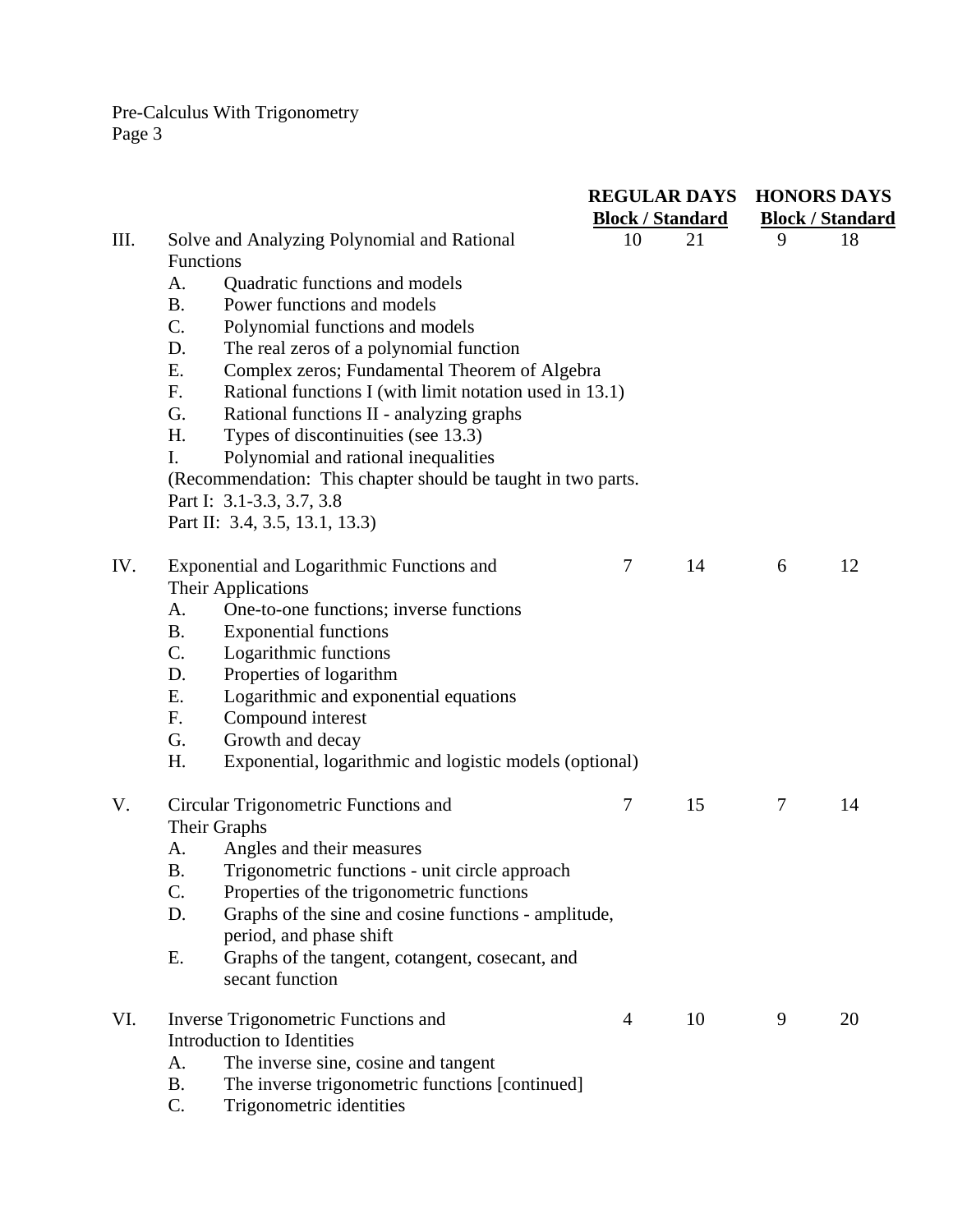|      |                                               |                                                                                                                                                                                                                                                                                     |        | <b>REGULAR DAYS</b><br><b>Block / Standard</b> |                      | <b>HONORS DAYS</b><br><b>Block / Standard</b> |                      |
|------|-----------------------------------------------|-------------------------------------------------------------------------------------------------------------------------------------------------------------------------------------------------------------------------------------------------------------------------------------|--------|------------------------------------------------|----------------------|-----------------------------------------------|----------------------|
|      | D.<br>Ε.<br>F.<br>G.                          | Sum and difference formulas<br>Double-angle and half-angle formulas (Honors only)<br>Product-to-sum and sum-to-product formulas (Honors only)<br>Trigonometric Equations (I and II) (Honors only)                                                                                   |        |                                                |                      |                                               |                      |
|      |                                               | Review, Field Trips, Final Exam and State Testing:                                                                                                                                                                                                                                  | Total: | 40<br>$\frac{5}{45}$                           | 85<br>$\frac{5}{90}$ | 40<br>$\frac{5}{45}$                          | 84<br>$\frac{6}{90}$ |
|      |                                               | <b>SECOND SEMESTER</b>                                                                                                                                                                                                                                                              |        |                                                |                      |                                               |                      |
| I.   |                                               | Verifying Trigonometric Identities and                                                                                                                                                                                                                                              |        | 6                                              | 10                   |                                               |                      |
|      | A.<br><b>B.</b><br>C.                         | <b>Solving Trigonometric Equations</b><br>Double-angle and half-angle formulas (Non-Honors only)<br>Product-to-sum and sum-to-product formulas (Non-Honors only)<br>Trigonometric Equations (I and II) (Non-Honors only)                                                            |        |                                                |                      |                                               |                      |
| II.  | A.<br><b>B.</b><br>C.<br>D.                   | Applications of Trigonometric Functions<br>Right triangle trigonometry<br>The Law of Sines<br>The Law of Cosines<br>Area of a triangle                                                                                                                                              |        | 6                                              | 12                   | 6                                             | 12                   |
| III. | A.<br><b>B.</b><br>C.<br>D.<br>Ε.<br>F.<br>G. | Polar Coordinates; Vectors<br>Polar coordinates<br>Polar equations and graphs<br>The complex plane; DeMoivre's Theorem<br>Vectors<br>The dot product (optional for Non-Honors)<br>Vectors in space (recommended for Honors only)<br>The Cross Product (recommended for Honors only) |        | 9                                              | 18                   | 10                                            | 20                   |
| IV.  | A.<br><b>B.</b><br>C.<br>D.<br>Ε.<br>F.       | <b>Conic Sections</b><br>Conics<br>The parabola<br>The ellipse<br>The hyperbola<br>Rotation of axes and general form of a conic<br>Plane curves and parametric equations                                                                                                            |        | $\tau$                                         | 14                   | 7                                             | 14                   |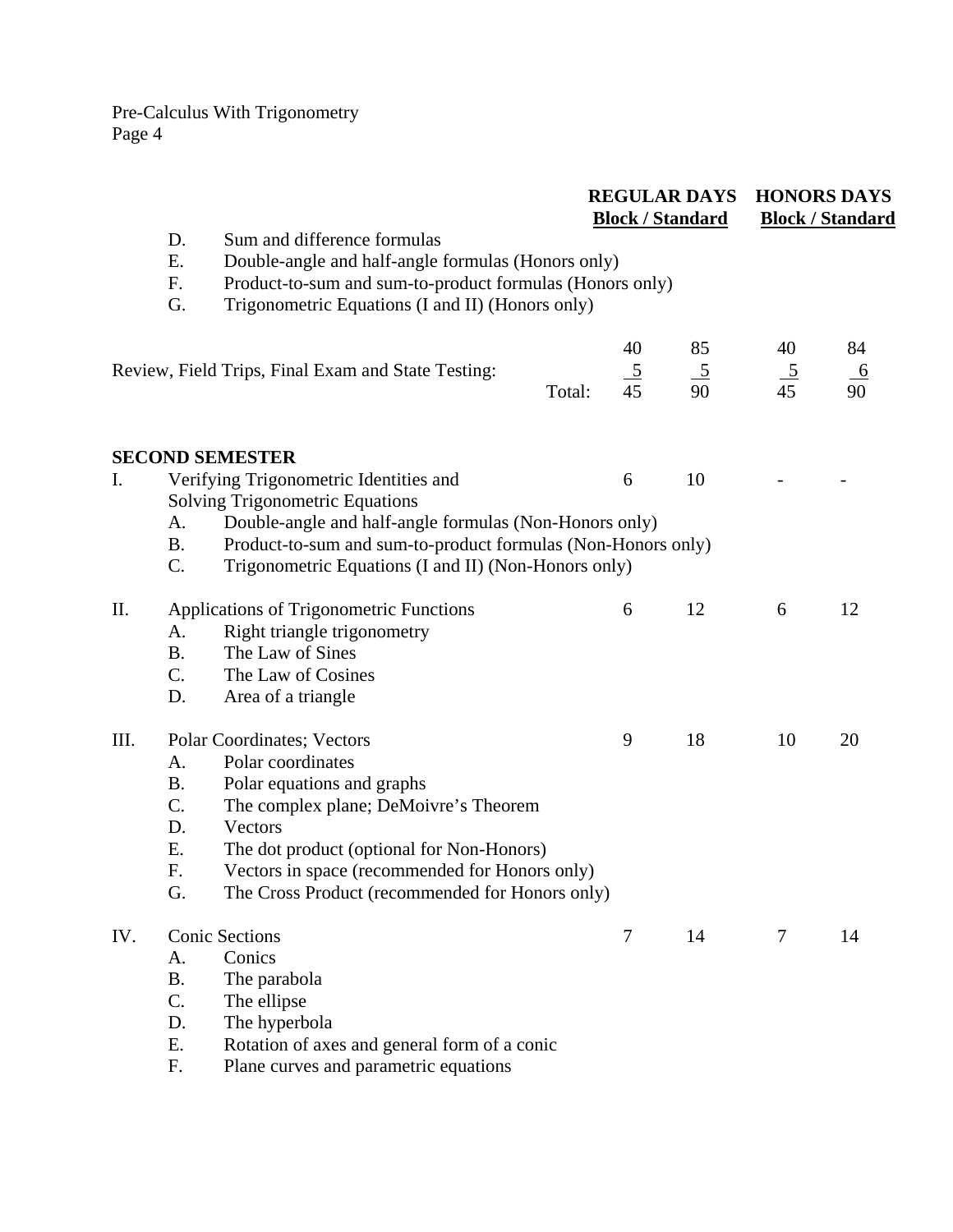|       |                                            |                                                    |        | <b>REGULAR DAYS</b><br><b>Block / Standard</b> |                | <b>HONORS DAYS</b><br><b>Block / Standard</b> |               |
|-------|--------------------------------------------|----------------------------------------------------|--------|------------------------------------------------|----------------|-----------------------------------------------|---------------|
| V.    | Systems of Equations and Inequalities      |                                                    |        | $\overline{2}$                                 | $\overline{4}$ | $\overline{2}$                                | 4             |
|       | A.                                         | Solving systems of linear equations                |        |                                                |                |                                               |               |
|       |                                            | using row reduction method                         |        |                                                |                |                                               |               |
|       | <b>B.</b>                                  | Solving systems of linear equations                |        |                                                |                |                                               |               |
|       |                                            | using inverse method (2-by-2 only)                 |        |                                                |                |                                               |               |
| VI.   | Sequences; Induction; The Binomial Theorem |                                                    |        | $\overline{7}$                                 | 14             | $\overline{7}$                                | 14            |
|       | A.                                         | Sequences                                          |        |                                                |                |                                               |               |
|       | <b>B.</b>                                  | Arithmetic series                                  |        |                                                |                |                                               |               |
|       | C.                                         | Geometric sequences; geometric series              |        |                                                |                |                                               |               |
|       | D.                                         | Mathematical induction                             |        |                                                |                |                                               |               |
|       | Ε.                                         | The Binomial Theorem                               |        |                                                |                |                                               |               |
| VII.  | A Preview of Calculus                      |                                                    |        | 3                                              | $\overline{7}$ | 3                                             | 8             |
|       | A.                                         | Algebra techniques for finding limits              |        |                                                |                |                                               |               |
|       | <b>B.</b>                                  | The tangent problem; the derivative                |        |                                                |                |                                               |               |
|       | C.                                         | The area problem; the integral                     |        |                                                |                |                                               |               |
| VIII. | Counting and Probability                   |                                                    |        |                                                |                | 5                                             | 10            |
|       | A.                                         | Sets and counting                                  |        |                                                |                |                                               |               |
|       | <b>B.</b>                                  | Permutations and combinations                      |        |                                                |                |                                               |               |
|       | C.                                         | Probability of equally likely outcomes             |        |                                                |                |                                               |               |
|       | D.                                         | Obtaining probabilities from data                  |        |                                                |                |                                               |               |
|       |                                            |                                                    |        | 40                                             | 79             | 40                                            | 82            |
|       |                                            | Review, Field Trips, Final Exam and State Testing: |        |                                                | <u> 11</u>     |                                               | $\frac{8}{2}$ |
|       |                                            |                                                    | Total: | $\frac{5}{45}$                                 | 90             | $\frac{5}{45}$                                | 90            |

The Orange Unified Pre-Calculus with Trigonometry course includes the California State Content Standards for Trigonometry, Linear Algebra, Probability and Statistics, and Mathematics Analysis.

| DATE OF CONTENT REVISION: | March 2003  |
|---------------------------|-------------|
| DATE OF BOARD APPROVAL:   | May 8, 2003 |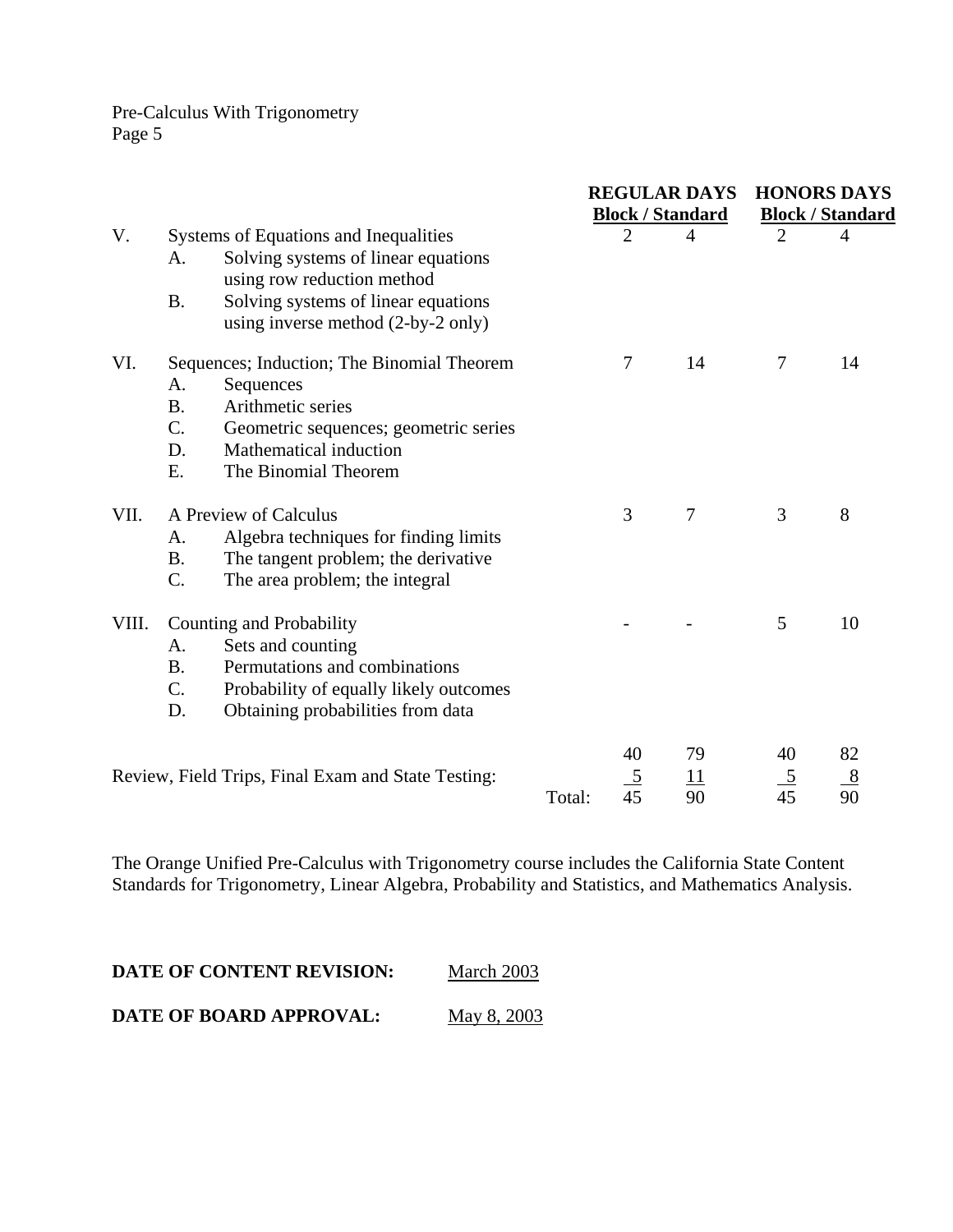# **Addendum THE CALIFORNIA CONTENT STANDARDS**

# **TRIGONOMETRY**

Trigonometry uses the techniques that students have previously learned from the study of algebra and geometry. The trigonometric functions studied are defined geometrically rather than in terms of algebraic equations. Facility with these functions as well as the ability to prove basic identities regarding them is especially important for students intending to study calculus, more advanced mathematics, physics and other sciences, and engineering in college.

- 1.0Students understand the notion of angle and how to measure it, in both degrees and radians. They can convert between degrees and radians.
- 2.0Students know the definition of sine and cosine as *y-*and *x-*coordinates of points on the unit circle and are familiar with the graphs of the sine and cosine functions.
- 3.0 Students know the identity  $cos^2(x) + sin^2(x) = 1$ :
	- 3.1 Students prove that this identity is equivalent to the Pythagorean theorem (i.e., students can prove this identity by using the Pythagorean theorem and, conversely, they can prove the Pythagorean theorem as a consequence of this identity).
- 3.2 Students prove other trigonometric identities and simplify others by using the identity  $cos^2(x) + sin^2(x) = 1$ . For example, students use this identity to prove that  $\sec^2(x) = \tan^2(x) + 1$ .
	- 4.0 Students graph functions of the form  $f(t) = A \sin(Bt + C)$  or  $f(t) = A \cos(Bt + C)$ and interpret *A, B,* and *C* in terms of amplitude, frequency, period, and phase shift.
	- 5.0Students know the definitions of the tangent and cotangent functions and can graph them.
	- 6.0Students know the definitions of the secant and cosecant functions and can graph them.
	- 7.0Students know that the tangent of the angle that a line makes with the *x-*axis is equal to the slope of the line.
	- 8.0Students know the definitions of the inverse trigonometric functions and can graph the functions.
	- 9.0Students compute, by hand, the values of the trigonometric functions and the inverse trigonometric functions at various standard points.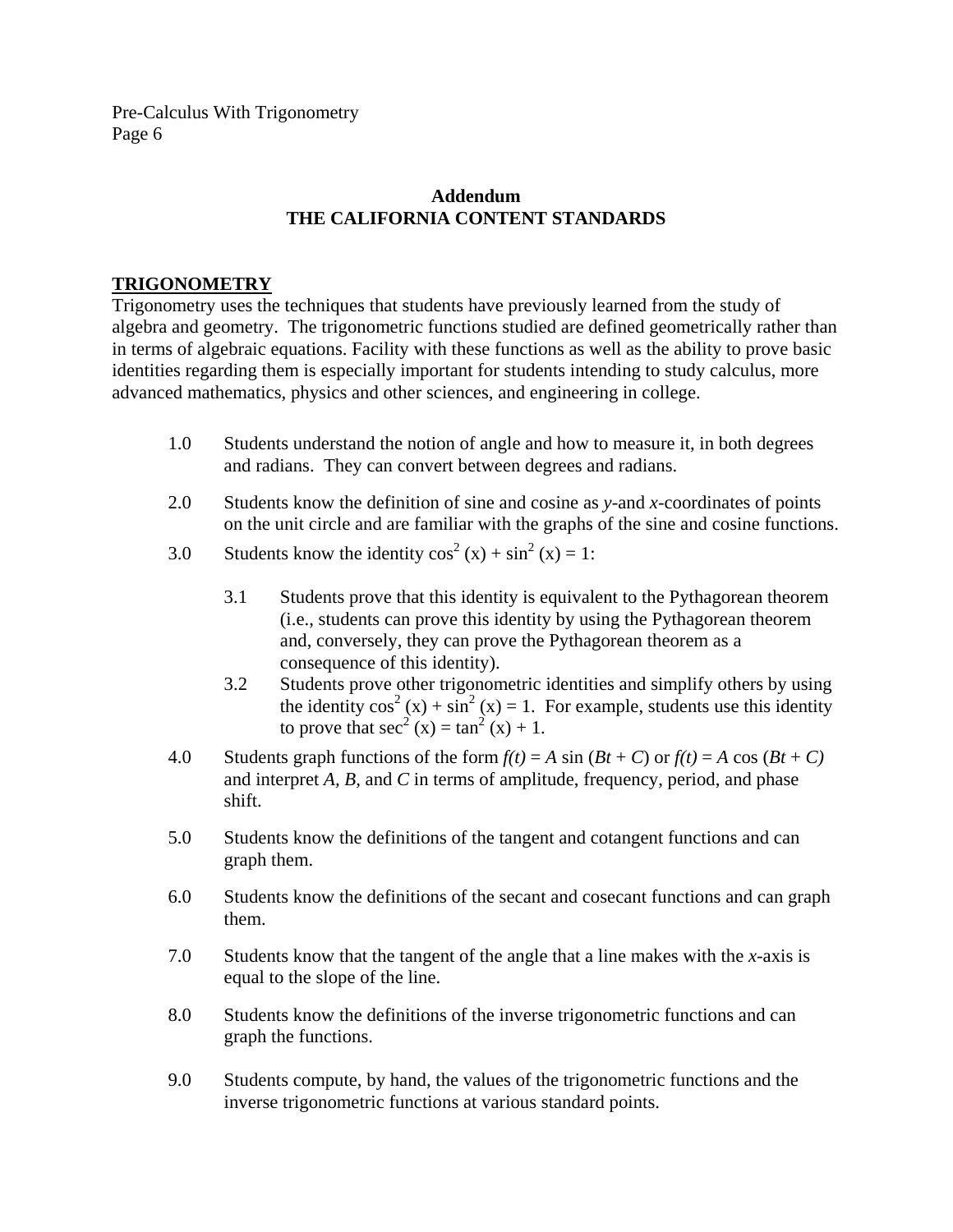- 10.0Students demonstrate an understanding of the addition formulas for sines and cosines and their proofs and can use those formulas to prove and/or simplify other trigonometric identities.
- 11.0Students demonstrate an understanding of half-angle and double-angle formulas for sines and cosines and can use those formulas to prove and/or simplify other trigonometric identities.
- 12.0Students use trigonometry to determine unknown sides or angles in right triangles.
- 13.0Students know the law of sines and the law of cosines and apply those laws to solve problems.
- 14.0Students determine the area of a triangle, given one angle and the two adjacent sides.
- 15.0Students are familiar with polar coordinates. In particular, they can determine polar coordinates of a point given in rectangular coordinates and vice versa.
- 16.0Students represent equations given in rectangular coordinates in terms of polar coordinates.
- 17.0Students are familiar with complex numbers. They can represent a complex number in polar form and know how to multiply complex numbers in their polar form.
- 18.0Students know DeMoivre's theorem and can give *n*th roots of a complex number given in polar form.
- 19.0Students are adept at using trigonometry in a variety of applications and word problems.

# **MATHEMATICAL ANALYSIS**

This discipline combines many of the trigonometric, geometric, and algebraic techniques needed to prepare students for the study of calculus and strengthens their conceptual understanding of problems and mathematical reasoning in solving problems. These standards take a functional point of view toward those topics. The most significant new concept is that of limits. Mathematical analysis is often combined with a course in trigonometry or perhaps with one in linear algebra to make a yearlong pre-calculus course.

1.0Students are familiar with, and can apply, polar coordinates and vectors in the plane. In particular, they can translate between polar and rectangular coordinates and can interpret polar coordinates and vectors graphically.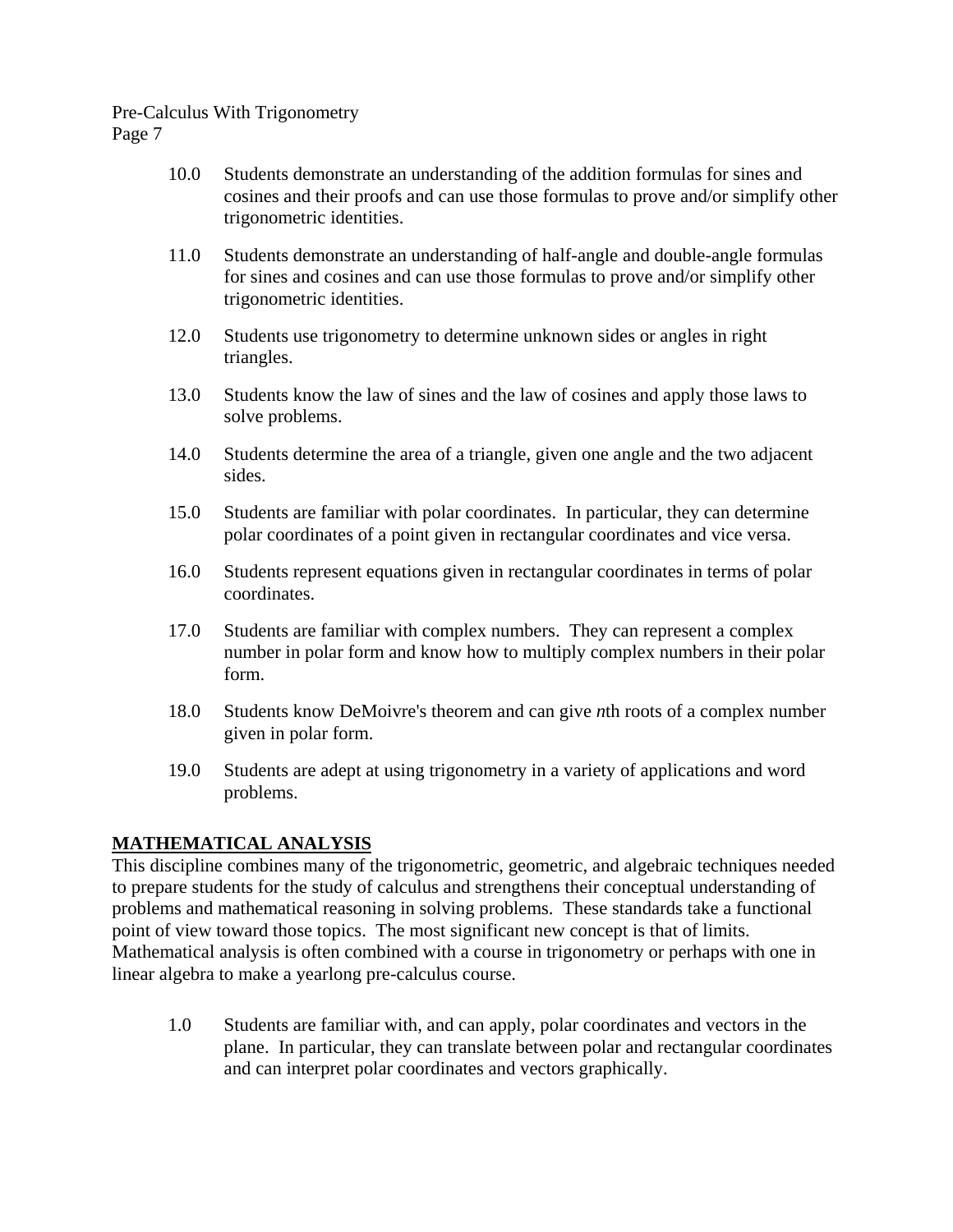- 2.0 Students are adept at the arithmetic of complex numbers. They can use the trigonometric form of complex numbers and understand that a function of a complex variable can be viewed as a function of two real variables. They know the proof of DeMoivre's theorem.
- 3.0Students can give proofs of various formulas by using the technique of mathematical induction.
- 4.0Students know the statement of, and can apply, the fundamental theorem of algebra.
- 5.0Students are familiar with conic sections, both analytically and geometrically:
	- 5.1 Students can take a quadratic equation in two variables; put it in standard form by completing the square and using rotations and translations, if necessary; determine what type of conic section the equation represents; and determine its geometric components (foci, asymptotes, and so forth).
	- 5.2 Students can take a geometric description of a conic section for example, the locus of points whose sum of its distances from  $(1, 0)$  and  $(-1, 0)$  is 6 and derive a quadratic equation representing it.
- 6.0Students find the roots and poles of a rational function and can graph the function and locate its asymptotes.
- 7.0Students demonstrate an understanding of functions and equations defined parametrically and can graph them.
- 8.0Students are familiar with the notion of the limit of a sequence and the limit of a function as the independent variable approaches a number or infinity. They determine whether certain sequences converge or diverge.

# **LINEAR ALGEBRA**

The general goal in this discipline is for students to learn the techniques of matrix manipulation so that they can solve systems of linear equations in any number of variables. Linear algebra is most often combined with another subject, such as trigonometry, mathematical analysis, or precalculus.

- 1.0Students solve linear equations in any number of variables by using Gauss-Jordan elimination.
- 2.0Students interpret linear systems as coefficient matrices and the Gauss-Jordan method as row operations on the coefficient matrix.
- 3.0Students reduce rectangular matrices to row echelon form.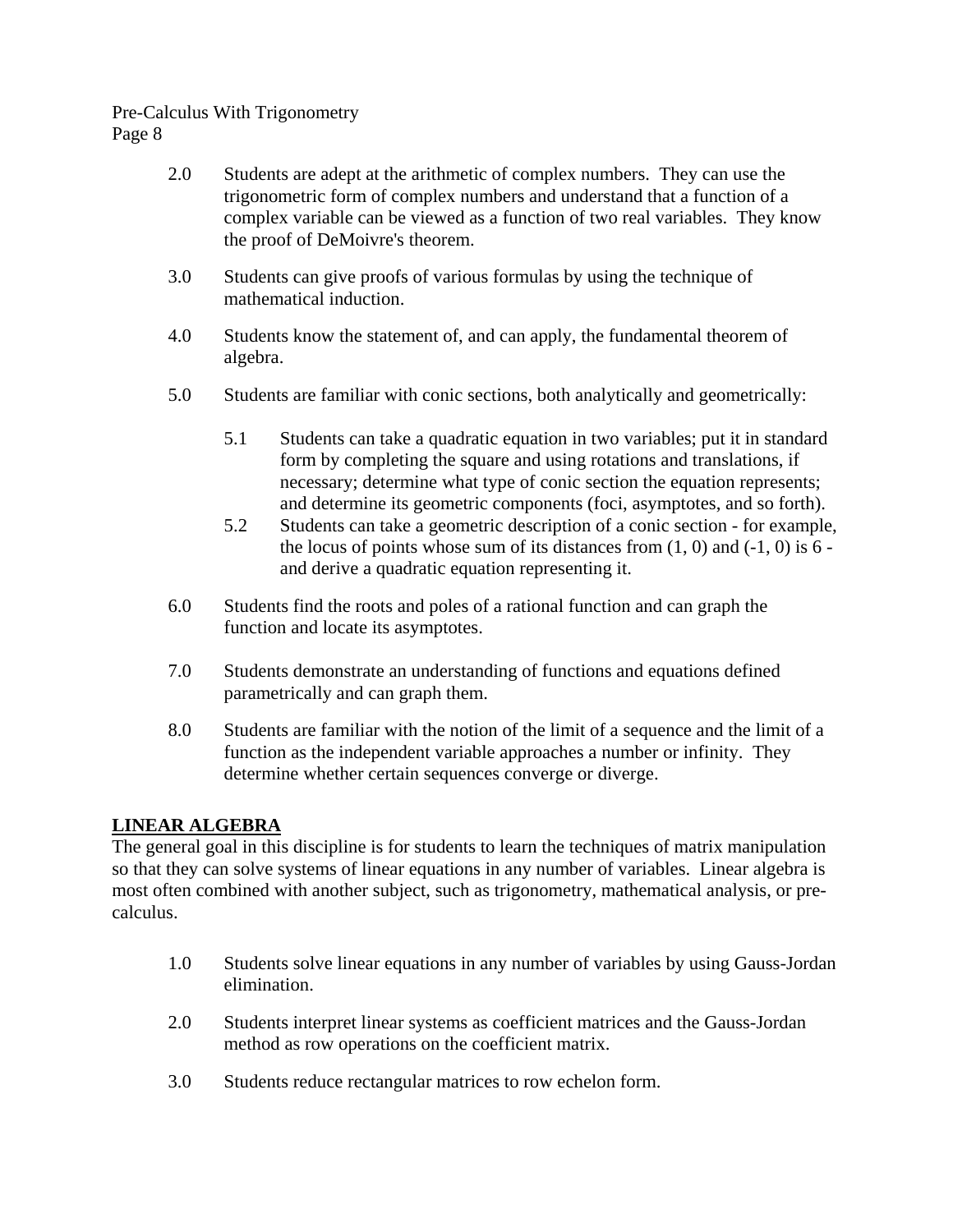- 4.0Students perform addition on matrices and vectors.
- 5.0Students perform matrix multiplication and multiply vectors by matrices and by scalars.
- 6.0Students demonstrate an understanding that linear systems are inconsistent (have no solutions), have exactly one solution, or have infinitely many solutions.
- 7.0Students demonstrate an understanding of the geometric interpretation of vectors and vector addition (by means of parallelograms) in the plane and in threedimensional space.
- 8.0Students interpret geometrically the solution sets of systems of equations. For example, the solution set of a single linear equation in two variables is interpreted as a line in the plane, and the solution set of a two-by-two system is interpreted as the intersection of a pair of lines in the plane.
- 9.0Students demonstrate an understanding of the notion of the inverse to a square matrix and apply that concept to solve systems of linear equations.
- 10.0Students compute the determinants of 2 x 2 and 3 x 3 matrices and are familiar with their geometric interpretations as the area and volume of the parallelepipeds spanned by the images under the matrices of the standard basis vectors in twodimensional and three-dimensional spaces.
- 11.0Students know that a square matrix is invertible if, and only if, its determinant is nonzero. They can compute the inverse to 2 x 2 and 3 x 3 matrices using row reduction methods or Cramer's rule.
- 12.0Students compute the scalar (dot) product of two vectors in *n-*dimensional space and know that perpendicular vectors have zero dot product.

# **PROBABILITY AND STATISTICS**

This discipline is an introduction to the study of probability, interpretation of data, and fundamental statistical problem solving. Mastery of this academic content will provide students with a solid foundation in probability and facility in processing statistical information.

- 1.0Students know the definition of the notion of *independent events* and can use the rules for addition, multiplication, and complementation to solve for probabilities of particular events in finite sample spaces.
- 2.0Students know the definition of *conditional probability* and use it to solve for probabilities in finite sample spaces.